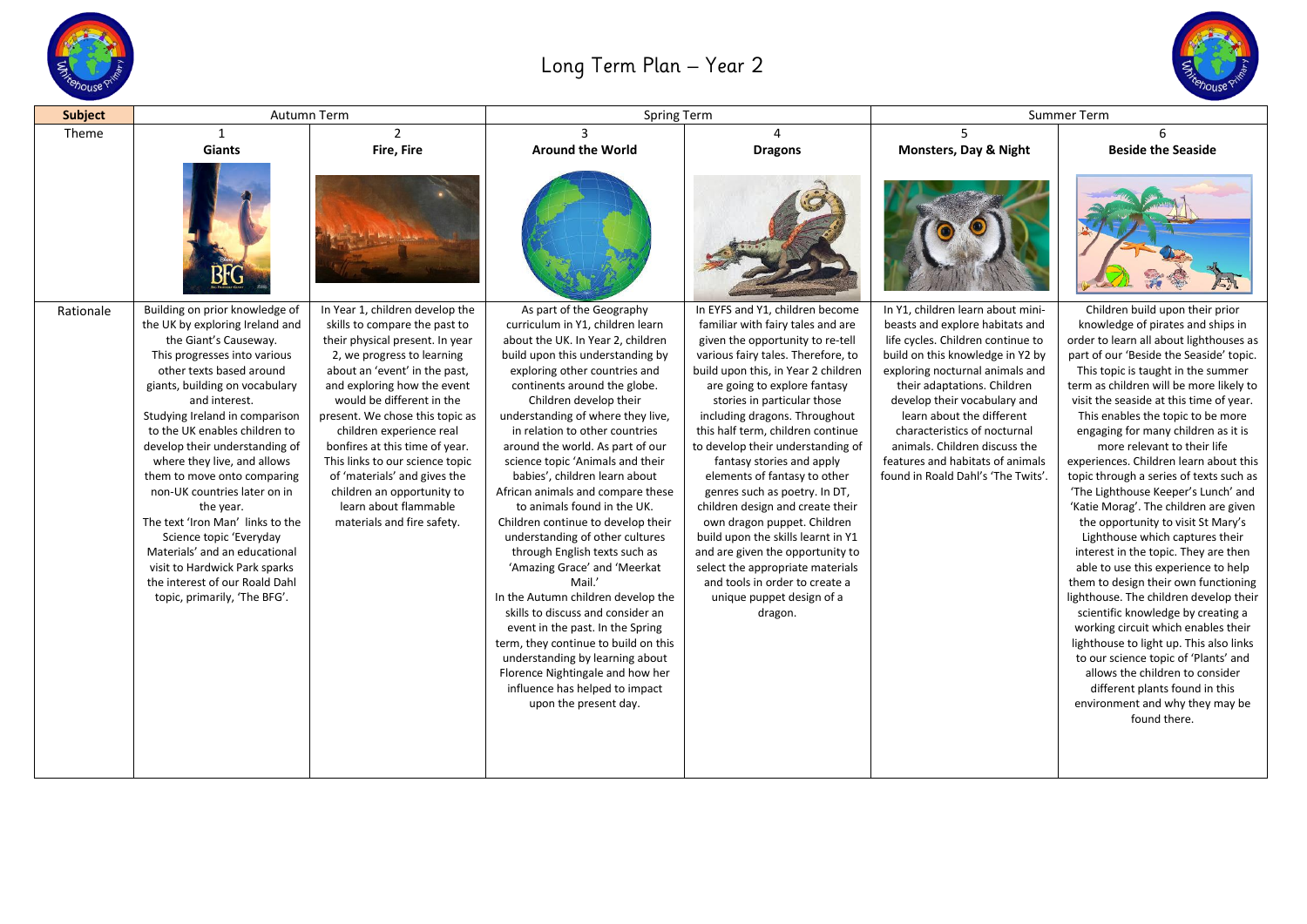



| Creativity         | <b>Cultural Studies Week: Ireland</b> |                                 | <b>International Week: Kenya</b>   |                                 | European Studies Week: Spain                                                                |                                   |
|--------------------|---------------------------------------|---------------------------------|------------------------------------|---------------------------------|---------------------------------------------------------------------------------------------|-----------------------------------|
| Weeks              |                                       |                                 | Music Project: Shrek the Musical   |                                 | Arts Week: Skills, knowledge and techniques                                                 |                                   |
|                    |                                       |                                 | Science Week: New theme every year |                                 | Decade Day: 1930's                                                                          |                                   |
|                    |                                       |                                 |                                    |                                 | Rights Respecting Week: New 'right' to study each year                                      |                                   |
|                    |                                       |                                 |                                    |                                 | My Money Week                                                                               |                                   |
| English            | Diary/Recounts - Link                 | Poetry - Gorrid the Horrid      | <b>Information - African books</b> | <b>Instructions - Shrek the</b> | SAT'S                                                                                       | Recount-Visit to The Lighthouse   |
|                    | summer experience                     | (Halloween)                     | and texts/alphabetical             | Musial /The Gingerbread         |                                                                                             | <b>Stories</b> (paragraphs, story |
| <b>Books/Texts</b> | Sequencing/Retell - Finn              | Inference $-$                   | order/Informative writing          | <b>Man</b>                      | Non Chronological reports-                                                                  | openings) Lighthouse Keepers      |
|                    | <b>McCool and the Giants</b>          | <b>Pumpkin Soup</b>             | Stories from different cultures,   | Writing to entertain -          | <b>Nocturnal Animals Texts</b>                                                              | Lunch                             |
|                    | Causeway                              | Poetry - Bonfire                | descriptions / Letters -           | rewrite the opener of Tell Me   | <b>Character descriptions</b>                                                               | <b>Persuasive writing</b>         |
|                    | Non-fiction facts -                   | <b>Book Reviews-</b>            | <b>Amazing Grace and Meerkat</b>   | <b>A Dragon</b>                 | (similes and metaphors)                                                                     | - Katie Morag (studying islands)  |
|                    | Clovers/Shamrocks                     | Book fair/Authors               | Mail                               | <b>Character and Setting</b>    | <b>The Twits</b>                                                                            | Report - Write own end of Year    |
|                    | <b>Descriptive Diary/Recount</b>      | <b>Information - Guy Fawkes</b> | Non Chronological report -         | descriptions - Where's My       | <b>BIG WRITE - NARRATIVE</b>                                                                | Report                            |
|                    | - Iron Man                            | Diary/Newspaper Great           | Florence Nightingale               | Dragon?                         |                                                                                             | Non-fiction writing - Spanish     |
|                    | Poetry $-$                            | <b>Fire of London</b>           | <b>BIG WRITE - POETRY</b>          | Poetry- Dragon / Mothers'       |                                                                                             | information texts                 |
|                    | <b>Harvest Poems</b>                  | /Remembrance Day                |                                    | Day Poem                        |                                                                                             |                                   |
|                    | Character                             | <b>Character and Setting</b>    |                                    | <b>Book Reviews - Favourite</b> |                                                                                             | <b>BIG WRITE - FANTASY</b>        |
|                    | description/Fantasy                   | descriptions - Christmas        |                                    | Authors' books/World book       |                                                                                             |                                   |
|                    | Writing - BFG                         | <b>Texts</b>                    |                                    | Daylink to dragons              |                                                                                             |                                   |
|                    | Recount-                              | Letters Jolly Christmas         |                                    |                                 |                                                                                             |                                   |
|                    | Visit to Hardwick Park                | Postman                         |                                    | <b>BIG WRITE - NON-</b>         |                                                                                             |                                   |
|                    | <b>BIG WRITE - RECOUNT</b>            | <b>BIG WRITE - LETTER</b>       |                                    | <b>CHRONOLOGICAL REPORT</b>     |                                                                                             |                                   |
| GPS                | Formation of nouns using              | Compound words                  | Formation of adjectives using      |                                 | Revision of all Grammar, Punctuation and Spelling rules in preparation for SATS assessments |                                   |
|                    | suffixes                              |                                 | suffixes                           |                                 |                                                                                             |                                   |
|                    |                                       | Turning adjectives into         |                                    |                                 |                                                                                             |                                   |
|                    | Co-ordination (using and,             | adverbs using: -er, -est, -ly   | Expanded noun phrases for          |                                 |                                                                                             |                                   |
|                    | or, but)                              |                                 | description                        |                                 |                                                                                             |                                   |
|                    |                                       | Subordination (using when,      |                                    |                                 |                                                                                             |                                   |
|                    | Use and understand a                  | if, that, because)              | Apostrophe to mark singular        |                                 |                                                                                             |                                   |
|                    | range of sentence types               |                                 | possession in nouns.               |                                 |                                                                                             |                                   |
|                    |                                       | Commas to separate items        |                                    |                                 |                                                                                             |                                   |
|                    | Demarcate sentences                   | in a list                       | Correct choice and consistent      |                                 |                                                                                             |                                   |
|                    | using: capital letters, full          |                                 | use of present and past tense      |                                 |                                                                                             |                                   |
|                    | stops, question marks and             |                                 |                                    |                                 |                                                                                             |                                   |
|                    | exclamation marks.                    |                                 |                                    |                                 |                                                                                             |                                   |
|                    |                                       |                                 |                                    |                                 |                                                                                             |                                   |
|                    | Phonics - Phase 6 (Letters            | Phonics - Phase 6 (Letters      |                                    |                                 |                                                                                             |                                   |
|                    | and Sounds)                           | and Sounds)                     | Phonics - Phase 6 (Letters and     |                                 |                                                                                             |                                   |
|                    |                                       |                                 | Sounds)                            |                                 |                                                                                             |                                   |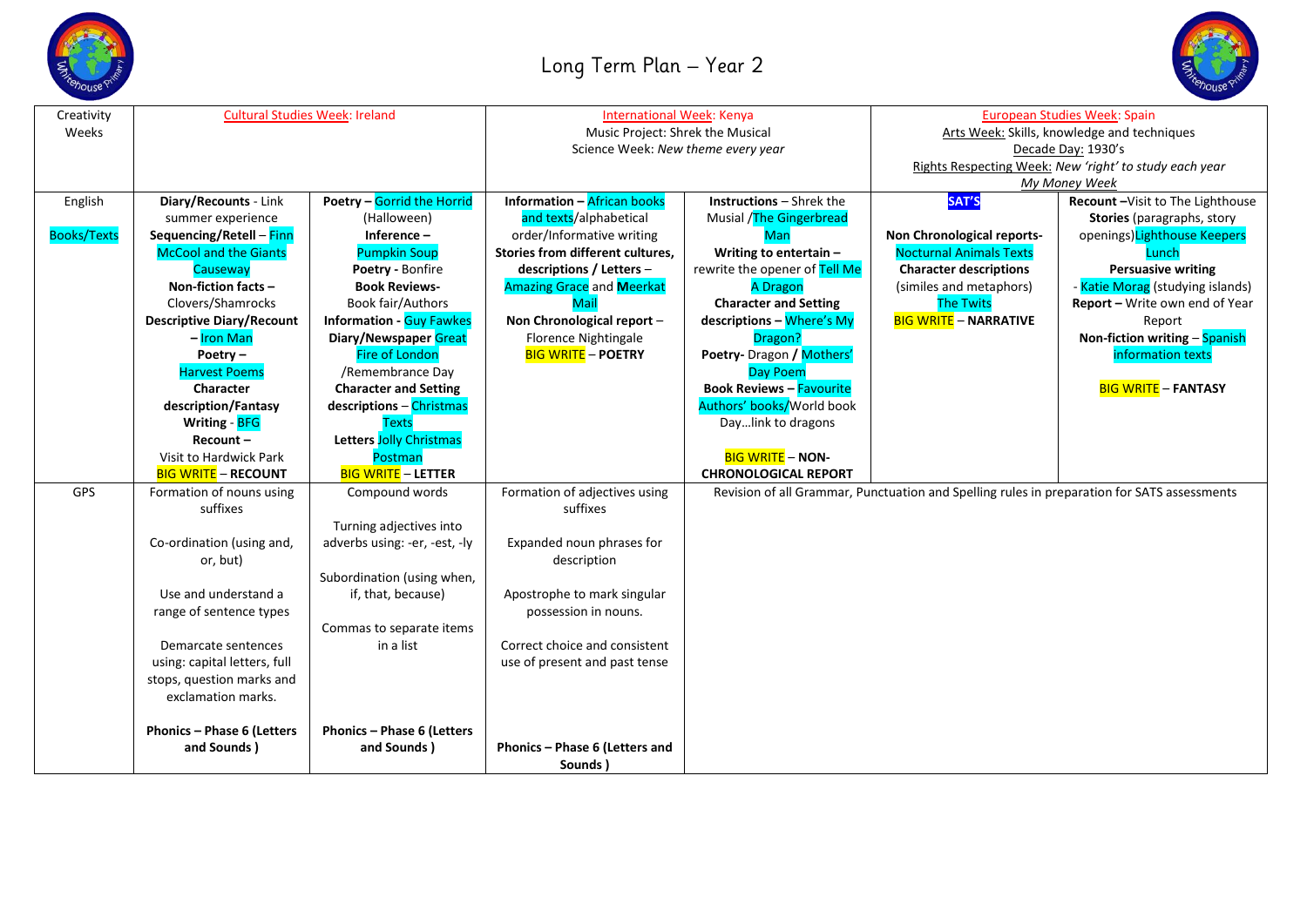

## Long Term Plan – Year 2



| Maths       | Place Value and Money -                                                                                                                                                                                                           | Measure-                                                  | <b>Place Value and Fractions-</b>                            | <b>Multiplication and Division-</b> | <b>SATs Revision</b>                                                          | Number, Fractions and Money-     |
|-------------|-----------------------------------------------------------------------------------------------------------------------------------------------------------------------------------------------------------------------------------|-----------------------------------------------------------|--------------------------------------------------------------|-------------------------------------|-------------------------------------------------------------------------------|----------------------------------|
|             | Count to 100, identify                                                                                                                                                                                                            | Measure lengths, weight in                                | Ordinal numbers                                              | Count in 2s, 5s and 10s             |                                                                               | Count in 2s, 3,s 5s and 10s      |
|             | number, estimate                                                                                                                                                                                                                  | g/kg, capacities in litre                                 | Properties of numbers, e.g.                                  | 5x table facts                      |                                                                               | Multiples of 2, 5 and 10         |
|             | Place value in 2-digit                                                                                                                                                                                                            | Understand hours, minutes                                 | odd/even                                                     | Division as the inverse of          |                                                                               | Count in fractions               |
|             | numbers                                                                                                                                                                                                                           | and seconds                                               | Fractions of shapes and                                      | multiplication                      |                                                                               | Fractions of amounts             |
|             | Make and write amounts of                                                                                                                                                                                                         | Tell the time; introduce 5                                | amounts (1/2, ¼, 1/3)                                        | Solve multiplication/division       |                                                                               | Finding amounts of money         |
|             | money; give change                                                                                                                                                                                                                | minute intervals                                          | Number-                                                      | problems                            |                                                                               | Number-                          |
|             | Number-                                                                                                                                                                                                                           | Number-                                                   | Use facts/patterns/number                                    | Multiply by 2, 5 and 10             |                                                                               | Add by partitioning or counting  |
|             | Addition/subtraction facts                                                                                                                                                                                                        | Add/subtraction facts                                     | line/100 square to                                           | Multiplying, doubling and           |                                                                               | on.                              |
|             | Know how many to next                                                                                                                                                                                                             | (place value)                                             | add/subtract                                                 | inverses                            |                                                                               | Choose strategies to subtract    |
|             | multiple of 10                                                                                                                                                                                                                    | Add/subtract multiples and                                | Find money totals                                            | Number-                             |                                                                               | <b>Puzzles and Games-</b>        |
|             | Add and subtract 10/20;                                                                                                                                                                                                           | near multiples of 10, 11, 21                              | Add and double by partitioning                               | Find change                         |                                                                               | Logic and shape puzzles          |
|             | extend to 11/21                                                                                                                                                                                                                   | etc.                                                      |                                                              | Subtract by counting back           |                                                                               | Problem solving and              |
|             | Use facts to add several                                                                                                                                                                                                          | Add pairs of 2-digit                                      |                                                              | and counting up                     |                                                                               | investigations                   |
|             | numbers                                                                                                                                                                                                                           | numbers                                                   |                                                              | Time-                               |                                                                               | Maths games                      |
|             | Add/subtract bridging 10                                                                                                                                                                                                          | Shape and Data-                                           |                                                              | Units of time and telling the       |                                                                               | Number puzzles                   |
|             | Understand multiplication                                                                                                                                                                                                         | Left, right, clockwise turns                              |                                                              | time                                |                                                                               |                                  |
|             | as sets                                                                                                                                                                                                                           | Draw and describe 2D and                                  |                                                              |                                     |                                                                               |                                  |
|             | Understand double/halves                                                                                                                                                                                                          | 3D shapes, polygons                                       |                                                              |                                     |                                                                               |                                  |
|             | to 20                                                                                                                                                                                                                             | Tally charts, block graphs                                |                                                              |                                     |                                                                               |                                  |
|             |                                                                                                                                                                                                                                   | and pictograms                                            |                                                              |                                     |                                                                               |                                  |
|             |                                                                                                                                                                                                                                   |                                                           |                                                              |                                     |                                                                               |                                  |
| Science     | <b>Uses of Everyday Materials</b><br><b>Iron Man</b> investigation<br><b>Generating Scientific Questions</b><br>Designing an outfit for the $BFG$ – considering materials<br>needed<br>Great Fire of London - Flammable materials |                                                           | <b>Animals including Humans</b>                              |                                     | <b>Living Things and Their Habitats</b>                                       |                                  |
|             |                                                                                                                                                                                                                                   |                                                           | African Animals, comparisons to those found in the UK        |                                     | Nocturnal animals - exploring their habitats                                  |                                  |
|             |                                                                                                                                                                                                                                   |                                                           | Baby animals in Africa<br><b>The Famous Five</b>             |                                     | The Twits $-$ Animals in the story. Where should they live and why?           |                                  |
|             |                                                                                                                                                                                                                                   |                                                           |                                                              |                                     | <b>Owl Babies</b><br><b>Plants</b><br>Plants by the Seaside and under the sea |                                  |
|             |                                                                                                                                                                                                                                   |                                                           |                                                              |                                     |                                                                               |                                  |
|             |                                                                                                                                                                                                                                   |                                                           |                                                              |                                     |                                                                               |                                  |
|             |                                                                                                                                                                                                                                   |                                                           |                                                              |                                     |                                                                               |                                  |
|             |                                                                                                                                                                                                                                   |                                                           |                                                              |                                     |                                                                               |                                  |
|             |                                                                                                                                                                                                                                   |                                                           |                                                              |                                     | Working scientifically - throughout                                           |                                  |
|             | Working scientifically - throughout                                                                                                                                                                                               |                                                           | Working scientifically - throughout                          |                                     |                                                                               |                                  |
| Eco-schools |                                                                                                                                                                                                                                   | Re-using materials and recycling covered in Science topic | Compare our environment to that of children in Africa during |                                     | When exploring our Science topic we look at habitats. Children                |                                  |
| <b>Link</b> | 'Materials'                                                                                                                                                                                                                       |                                                           | Geography topic - consider whether we are wasteful of things |                                     | will explore how we can help to protect animal's habitats around              |                                  |
|             |                                                                                                                                                                                                                                   |                                                           | such as food, water, money?                                  |                                     | school and our local community.                                               |                                  |
|             |                                                                                                                                                                                                                                   |                                                           |                                                              |                                     |                                                                               |                                  |
| History     |                                                                                                                                                                                                                                   | Great Fire of London/Guy                                  | Florence Nightingale                                         |                                     |                                                                               | The History of the Lighthouse in |
|             |                                                                                                                                                                                                                                   | Fawkes Remembrance Day                                    |                                                              |                                     |                                                                               | South shields                    |